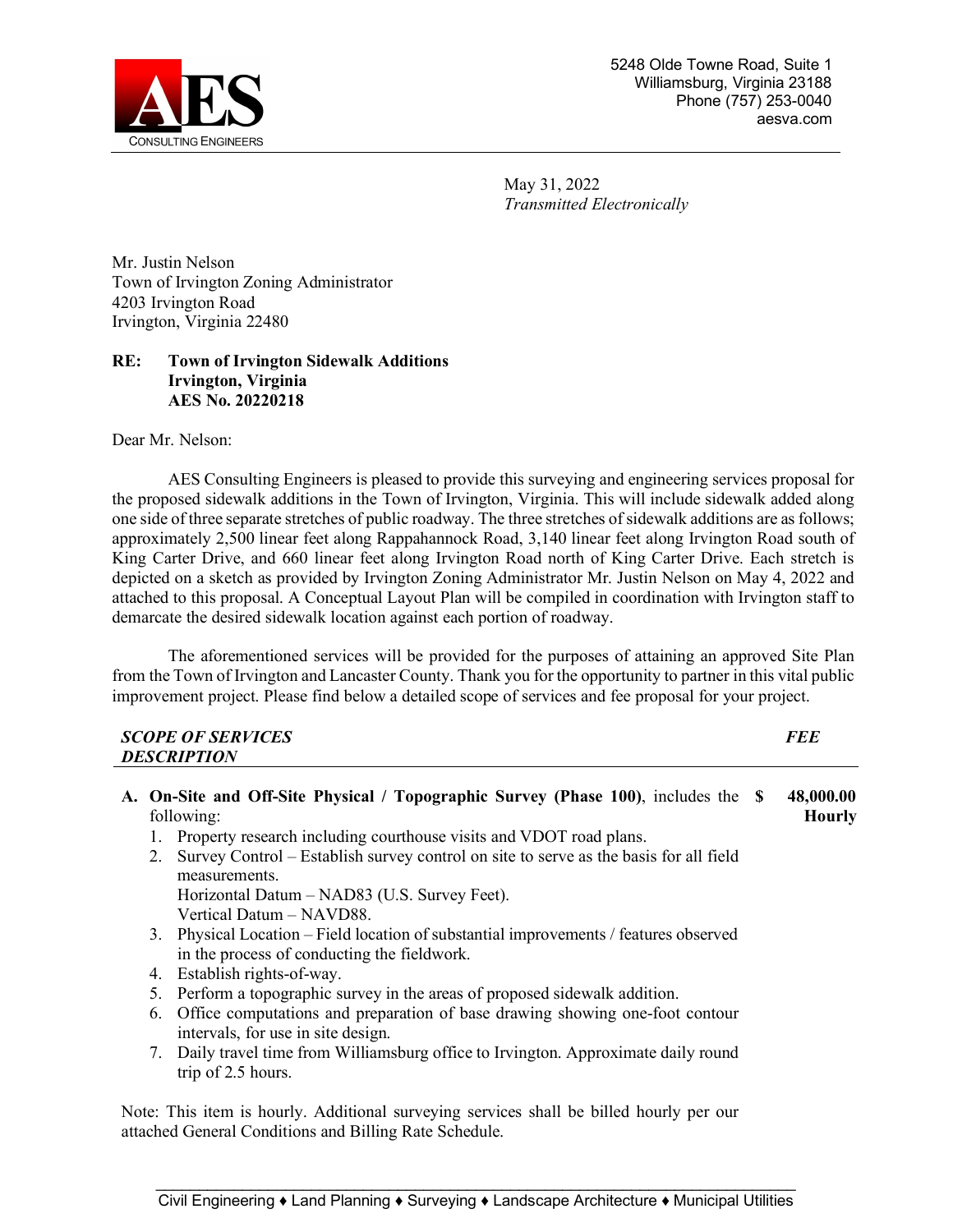| SCOPE OF SERVICES<br>DESCRIPTION |                                                                                                                                                            | <b>FEE</b>                |  |
|----------------------------------|------------------------------------------------------------------------------------------------------------------------------------------------------------|---------------------------|--|
|                                  | <b>B. Conceptual Layout Plan (Phase 101), includes the following:</b><br>1. Horizontal location of proposed sidewalks determined in coordination with Town | 3,500.00<br><b>Hourly</b> |  |

of Irvington staff. 2. Determination of where roadside ditch or curb and gutter is to be utilized. Also, the position of the sidewalk in relation to the existing roadway is to be determined (width of shoulder, green space between road and sidewalk, or whether sidewalk is placed against curb and gutter.

Note: This item is hourly. Additional conceptual layout services shall be billed hourly per our attached General Conditions and Billing Rate Schedule.

**C. Site Plan (Phase 102)**, includes the following: **\$ 39,000.00**

- 1. A Site Development Plan for approximately 2,500 linear feet of sidewalk addition along Rappahannock Road, 3,140 linear feet along Irvington Road south of King Carter Drive, and 660 linear feet along Irvington Road north of King Carter Drive.
- 2. Cover Sheet. This will include statistical data, vicinity map, and general notes.
- 3. Existing Condition Plan. This plan will be based on the topographic survey, and a site analysis for the required environmental inventory to include RPA/RMA areas, wetlands, critical soils (from state soil surveys), flood plains and steep slopes.
- 4. Erosion Control Plan. This plan will include erosion control measures that shall be installed in accordance with the Virginia Erosion and Sediment Control Handbook.
- 5. Site Layout Plan. This plan will include the horizontal location of the proposed sidewalk, shoulders, ditches, handicap ramps, and any existing features to be relocated within the limits of land disturbance.
- 6. Site Grading Plan. This plan will include detailed grading with contours for the proposed sidewalk, roadside shoulder, ditches, handicap ramps and other associated features.
- 7. Storm Drainage Plan. This plan will include the analysis of existing storm drainage systems associated with the proposed sidewalk additions. Existing drainage patterns, ditches, culverts, and other existing features will be maintained to the greatest extent possible. Design calculations will be provided for proposed features, such as ditches and culverts, where necessary.
- 8. Details, including site features, drainage items, erosion control, etc.
- 9. Narratives, supporting calculations and checklists. Various reports will include a Stormwater Management Plan containing a narrative of the proposed stormwater facilities with design criteria, supporting calculation and checklist demonstrating compliance with the County and DCR requirements; an Erosion and Sediment Control Plan narrative outlining the various controls and practices, maintenance requirements; a Storm Drainage Design Report containing a design criteria summary, supporting drainage calculations, drainage area mapping, computer outputs and hand calculation sheets, etc.; and various worksheets, site plan checklist, drainage plan and analysis checklist, and other incidental documents.
- 10. Prepare all necessary applications and forms for submittal to the Town of Irvington and Lancaster County. Note: Submittal fees shall be provided by owner/developer.
- 11. Prepare plan changes and revisions as necessary for Site Plan approval from the Town of Irvington and Lancaster County.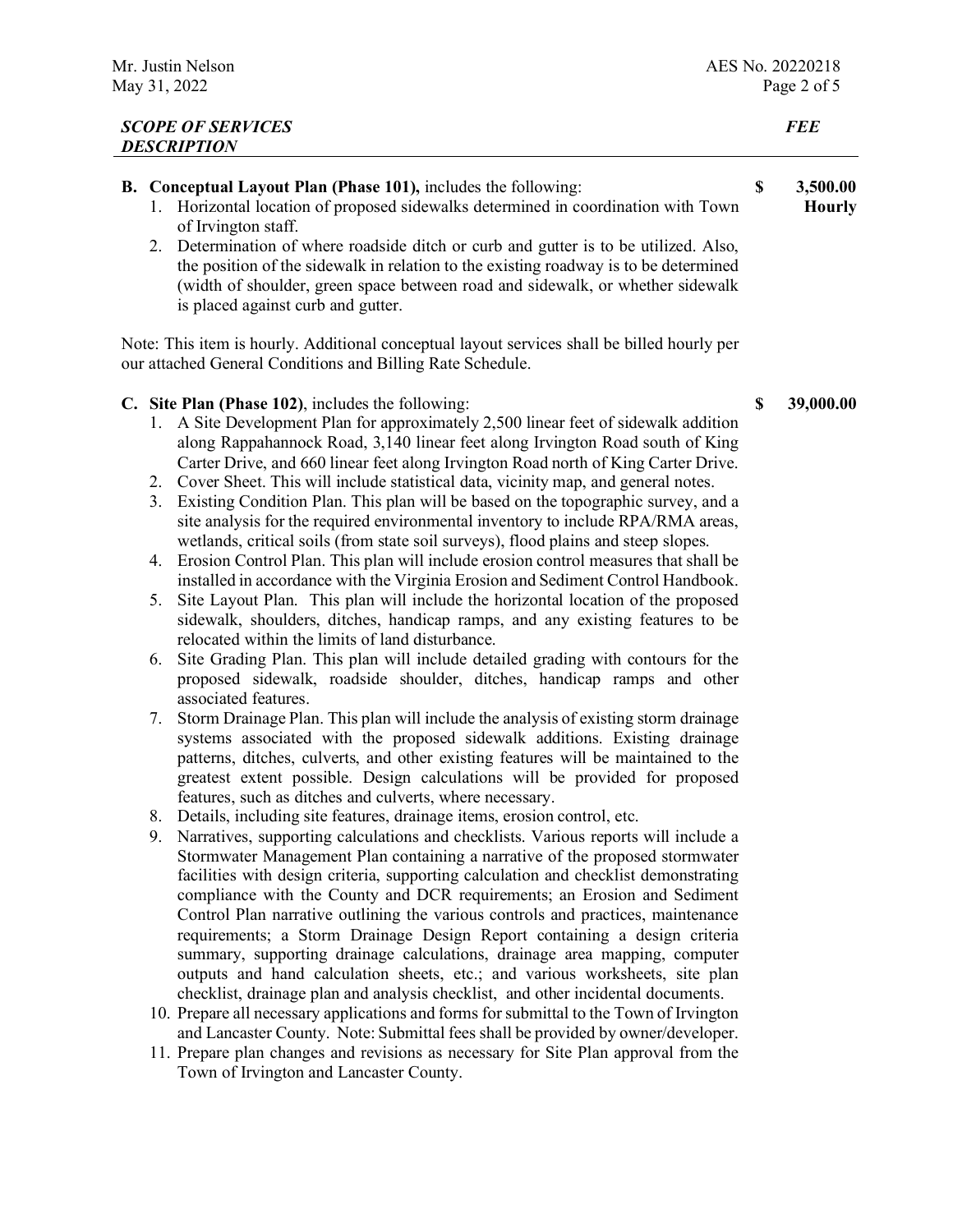| Mr. Justin Nelson                                                                                                                                                                                                                                                                                                                                                                                                                                                                      |    | AES No. 20220218          |  |
|----------------------------------------------------------------------------------------------------------------------------------------------------------------------------------------------------------------------------------------------------------------------------------------------------------------------------------------------------------------------------------------------------------------------------------------------------------------------------------------|----|---------------------------|--|
| May 31, 2022                                                                                                                                                                                                                                                                                                                                                                                                                                                                           |    | Page 3 of 5               |  |
| <b>SCOPE OF SERVICES</b><br><b>DESCRIPTION</b>                                                                                                                                                                                                                                                                                                                                                                                                                                         |    | <b>FEE</b>                |  |
| Note: Major changes to accommodate modifications in the scope of services shall be<br>negotiated under a separate proposal.                                                                                                                                                                                                                                                                                                                                                            |    |                           |  |
| D. Project Management (Phase 103), includes the following:<br>Fee includes project management and coordination with the client and client<br>1.<br>representatives on site related items during the preliminary and final design,<br>including meetings and conference calls.                                                                                                                                                                                                          | \$ | 4,000.00<br><b>Hourly</b> |  |
| Note: This is an hourly item. Additional meetings and coordination beyond the budgeted<br>fee will be billed hourly per our attached General Conditions and Bolling Rate Schedule.                                                                                                                                                                                                                                                                                                     |    |                           |  |
| E. DEQ Submittal and Review Process (Phase 104), includes the following:<br>Should Stormwater Management design calculations be requested/required by<br>1.<br>DEQ, this fee includes analysis of receiving stormwater conveyance systems to<br>meet stormwater quantity requirements per the Virginia Administrative Code<br>Section 9VAC25-870-66 (channel and flood protection).<br>Prepare applications and forms for submittal to DEQ (submittal fees are not<br>2.<br>included). | S  | 5,250.00<br><b>Hourly</b> |  |

3. Prepare plan changes and revisions for site plan approval based on comments provided by DEQ. Changes to accommodate modification sin the scope of services shall be billed hourly per our attached general conditions and billing rate schedule.

Note: This is an hourly item. Additional services beyond the budgeted fee will be billed hourly per our attached General Conditions and Bolling Rate Schedule.

| <b>POST APPROVAL SERVICES</b>                                                                                                                                                                                                                                                                                                                                                                |                                |
|----------------------------------------------------------------------------------------------------------------------------------------------------------------------------------------------------------------------------------------------------------------------------------------------------------------------------------------------------------------------------------------------|--------------------------------|
| F. Construction Administration (Phase 105), includes the following:<br>1. Attendance by the project manager or project engineer at site meetings for<br>inspections (assumes four (4) meetings at four (4) hours total time per meeting).<br>Includes travel time.<br>2. Review shop drawings provided by contractor.<br>Review and respond to requests for information by contractor.<br>3. | 6,500.00<br>S<br><b>Hourly</b> |
| Note: This item is hourly. Additional meetings and coordination shall be billed hourly per<br>our attached General Conditions and Billing Rate Schedule.                                                                                                                                                                                                                                     |                                |
| G. Construction Staking (Phase 106), includes the following:<br>1. A proposal can be provided at the client's request once we are closer to site plan<br>approval and the need for construction staking services.                                                                                                                                                                            | <b>TBD</b><br>\$               |
| H. VSMP Application and SWPPP Preparation (Phase 107), includes the following:<br>Prepare VSMP permit application to be submitted to the Town of Irvington.<br>1.<br>Prepare SWPPP binder for use by the Operator and/or Registered Land<br>2.<br>Disturber/Inspector during construction.                                                                                                   | S.<br>1,500.00                 |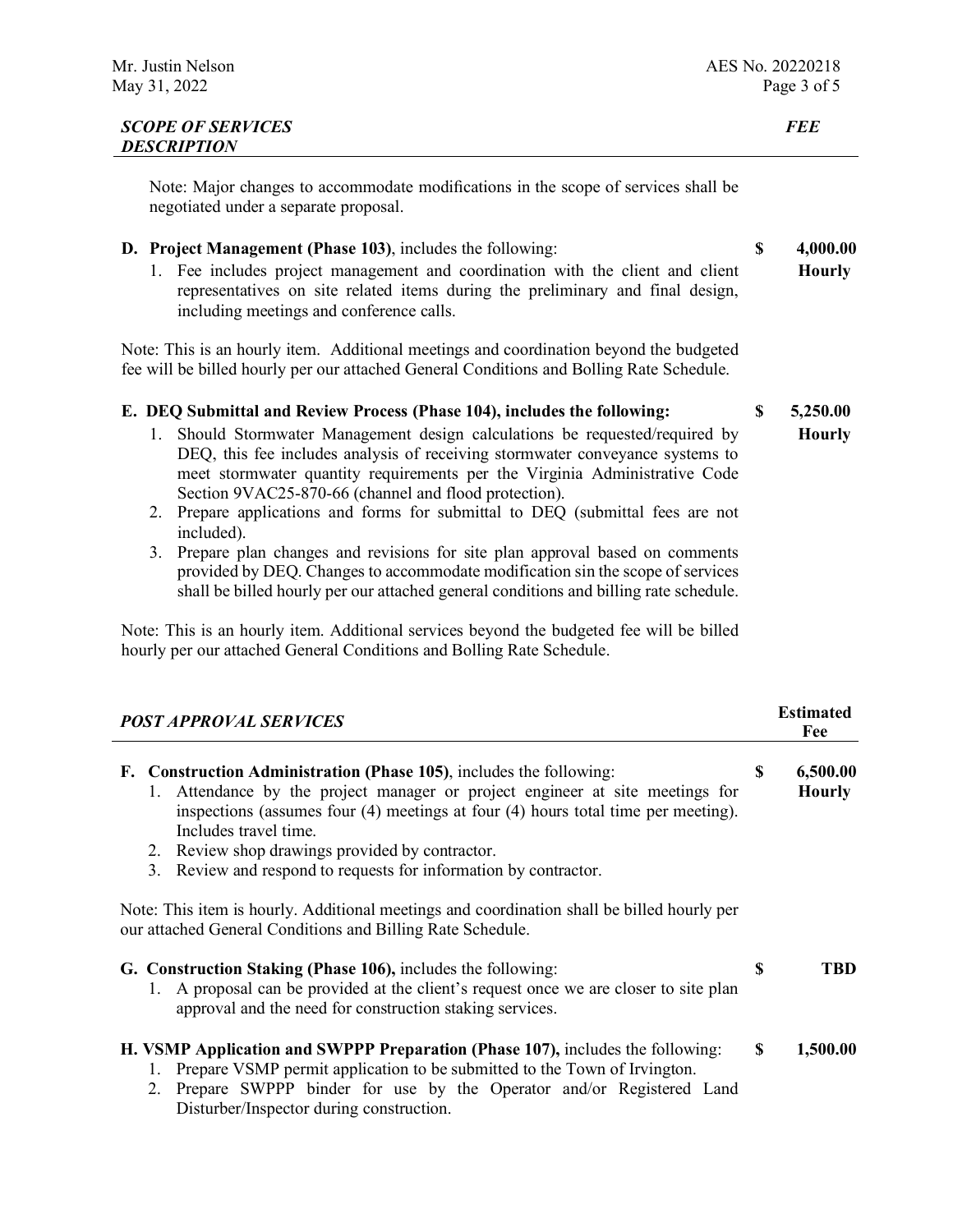| <b>OPTION SERVICES (UPON REQUEST)</b>                                                                                                                                                                                                                  |          | <b>Estimated</b><br>Fee |  |
|--------------------------------------------------------------------------------------------------------------------------------------------------------------------------------------------------------------------------------------------------------|----------|-------------------------|--|
| <b>I.</b> Easement Plats (Phase 108), includes the following:<br>As needed to dedicate public improvements on adjacent private properties                                                                                                              | S<br>TBD |                         |  |
| Note: This item would include plats only and would not include coordination with private<br>property owners.                                                                                                                                           |          |                         |  |
| <b>J. Traffic Management Plan (Phase 109),</b> which includes the following:<br>Prepare a Traffic Management Plan per VDOT requirements for the portions of<br>sidewalk addition that may require construction activities within the public<br>roadway | TRD<br>S |                         |  |

### *List of Additional Services*:

The services listed below are considered beyond the scope of work outlined in the scope of services listed above; and, are therefore not included in the quoted fee.

- 1. All fees not specifically stated in the Scope of Services
- 2. Hearings before Boards or Commissions
- 3. Community meetings
- 4. Plan review and permit fees
- 5. Separate technical specification preparation
- 6. Bid documents and bidding services
- 7. Construction cost estimating
- 8. Inspection services
- 9. Shop drawing review
- 10. As-builts / record drawings
- 11. Blueprinting / reproduction services
- 12. Geotechnical / soils investigation
- 13. Environmental site assessment
- 14. Archaeological site assessment
- 15. Wetlands investigation / determination
- 16. Subsurface utility designation / location
- 17. Highway permits and applications
- 18. Traffic study and/or traffic signal design
- 19. Off-site road / drainage surveys
- 20. Turn lane improvements
- 21. Off-site road improvement
- 22. Stormwater impact analysis (NC Only)
- 23. Waterline flow test / evaluations
- 24. Off-site water extensions
- 25. Water Quality Impact Analysis
- 26. Design of any Retaining Wall, segmental or otherwise, even when shown on AES plans
- 27. Lighting and Landscape planting plan
- 28. Landscape hardscape design
- 29. Irrigation plans
- 30. LEED calculations / certification
- 31. Construction stakeout
- 32. Foundation surveys
- 33. Other location related surveys

All work shall be provided on a fixed fee basis or hourly basis as indicated within the proposal, and in accordance with the current AES General Conditions Governing the Work. Please consider this letter with attached AES General Conditions Governing the Work and Standard Billing Rate Schedule a contract for the work specified above.

Any additional services requested by you, which are not included in the above Scope of Services, shall be billed in accordance with the attached AES General Conditions Governing the Work and AES Standard Billing Rate Schedule, unless otherwise negotiated. AES will notify you or your designee in advance of performing any additional work should conditions arise which change the scope of work and fee; and, we shall receive written approval before proceeding with any additional work beyond the Scope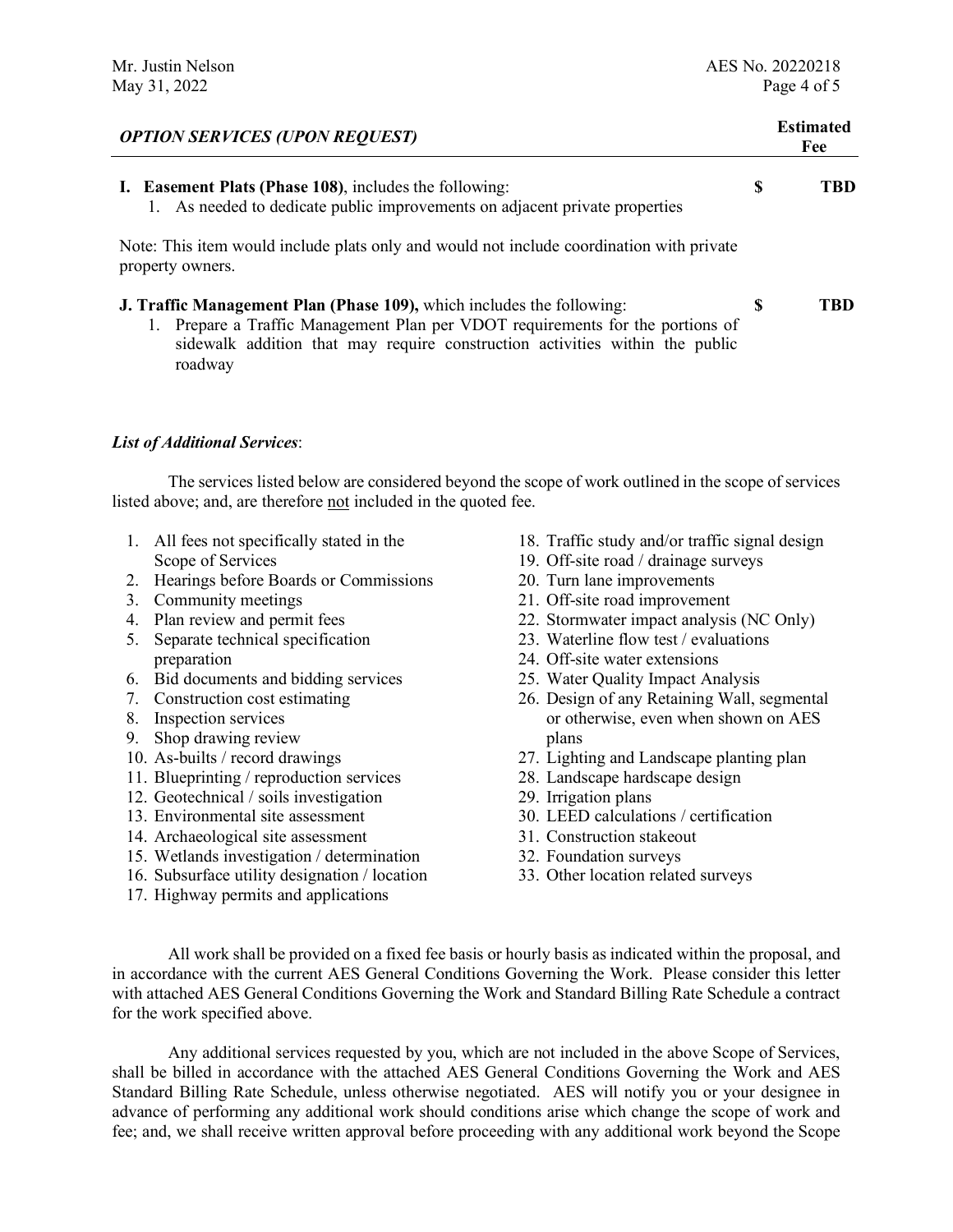of Services listed above. Should you desire to include any of the excluded services above, please let us know and we will revise this proposal accordingly.

Thank you for the opportunity to propose our services. If you have any questions regarding this proposal or desire additional information, please contact us at your convenience. Indicate your acceptance by signing in the space provided below and returning an executed copy to us. Your signature is also an acknowledgement of the terms outlined in the attached General Conditions Governing the Work and the Standard Billing Rate Schedule.

Sincerely,

AES Consulting Engineers

Adam M. Reimert, P.E. Project Manager adam.reimert@aesva.com

Enclosures: General Conditions Governing the Work Standard Billing Rate Schedule Sketch as provided by Irvington Zoning Administrator

Accepted By:

(Signature) (Date) (Email)

(Printed Name) (Printed Title) (Phone Number)

S:\RFP\2022\20220218 Irvington Sidewalk Addition\20220218 Irvington Sidewalk Proposal.docx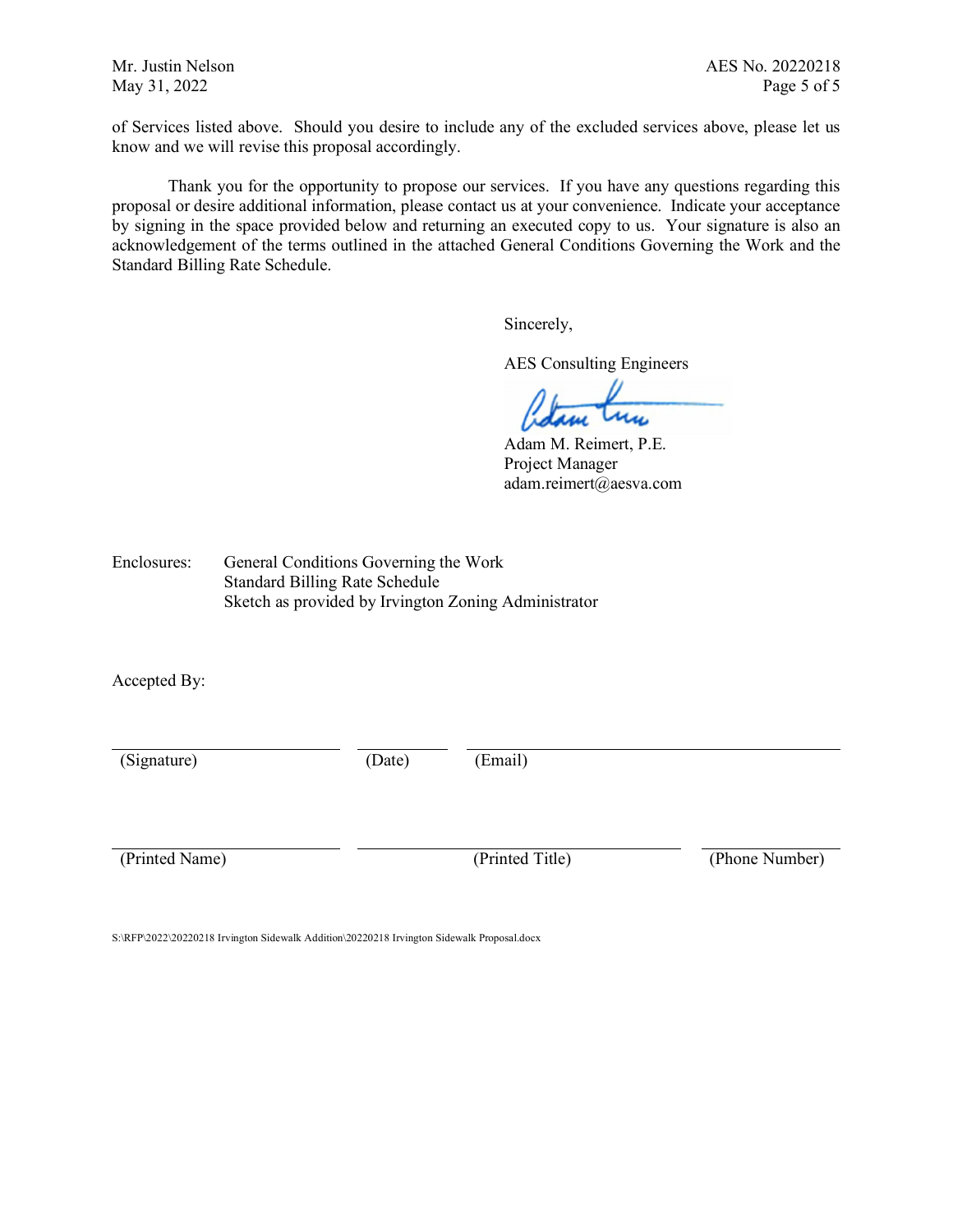#### **AES CONSULTING ENGINEERS GENERAL CONDITIONS GOVERNING THE WORK**

The following General Terms and Conditions are made a part of this Contract and constitute an integral part of our agreement with Client:

- 1. The Client agrees to pay AES for work performed in accordance with the terms of the Contract, without regard to project viability. It is specifically understood and agreed that payment to AES is not dependent upon the Client receiving funding from any other source nor the action of any third party. This Contract is not assignable to others without the written consent of AES.
- 2. Any services requested by the Client and provided prior to the full execution of this Contract are understood to be done at the direction of the Client as part of this Contract and payable upon invoice therefore.
- 3. All opinions and conclusions of AES, whether written or oral, and any plans, specific items or other documents and services provided by and work product of AES in connection with this Contract are for the sole use and benefit of the Client. AES plans, drawings, plats, documents, work product and other materials, whether in hard copy, electronic copy, digital files or other format, are the sole and exclusive property of AES and protected by copyright owned by AES and applicable law; they may not be provided to, or used by, any third party without the prior written permission of AES. Nothing contained herein shall transfer to Client any right, title, interest or ownership in or to such plans, drawings, plats, documents, work product and other materials. Client has, upon payment in full for the services of AES, a limited license to use such plans, drawings, plats documents, and other work product delivered to Client by AES pursuant to this Contract exclusively for their intended purpose. This excludes digital / electronic files, addressed in section 14.
- 4. The Client agrees, to the fullest extent permitted by law, to indemnify, defend and hold harmless AES, its officers, directors and employees, against all damages, costs and liabilities, including reasonable attorneys' fees and expert fees, arising out of or in any way associated with Client's negligent acts or omissions, willful misconduct, use of AES's digital files (if provided), or breach of this Contract, to include, without limitation, use of AES's work product by the Client, its Contractor(s), subcontractor(s) or consultants, or any other party claiming by or through Client.
- 5. If the proposal represented by this Contract is not fully ratified by the parties within thirty (30) days after the date hereof, then the proposal shall be deemed withdrawn and null and void, unless extended by AES it its sole discretion. If this Contract is subjected to a suspension of work for a period in excess of thirty (30) days, then AES reserves the right, in its sole discretion, to terminate the Contract.
- 6. Fees for work requested but not specifically described in this Contract shall be deemed to be governed by these General Terms and Conditions (as the same may be modified from time to time) but will be billed in accordance with the Standard Billing Rate Schedule in effect when the services are performed as additional services. Additional services include, but are not limited to the following:
	- a. Copies of prints, specifications and project drawings other than those provided for review and approval by the Client.
	- b. Any modification of design, construction documents or field work by the Client or his representatives which has been previously approved or completed.
	- c. Resetting of stakes, pins and other survey markers disturbed or destroyed by any party.
	- d. Reproducible copies of original documents and electronic files.
	- e. In the event that the Work is suspended or terminated by the Client's written notice, other than at the conclusion of the Work, then all unbilled work performed on or before the date such notice is received by AES will be invoiced as additional services.
	- f. Other fees for work not specifically described in the Contract/Proposal.
- 7. All fees charged by local and state agencies for permits and/or review of plans or plats are not the responsibility of AES, and, if advanced by AES, will be invoiced at cost plus 10% to the Client.
- 8. All subcontract work (such as aerial topography, soil borings, sub-surface locations, environmental investigations, septic field studies, and the like) shall be excluded from this Contract unless specifically stated otherwise.
- 9. The Client agrees to accept the AES Invoice format for payment unless special format requirements are presented to and accepted by AES prior to AES signing this Contract. If special invoice format requirements (payment applications) are requested by the Client after the start of services and accepted by AES, there will be an additional fee for conversion to the Client's format.

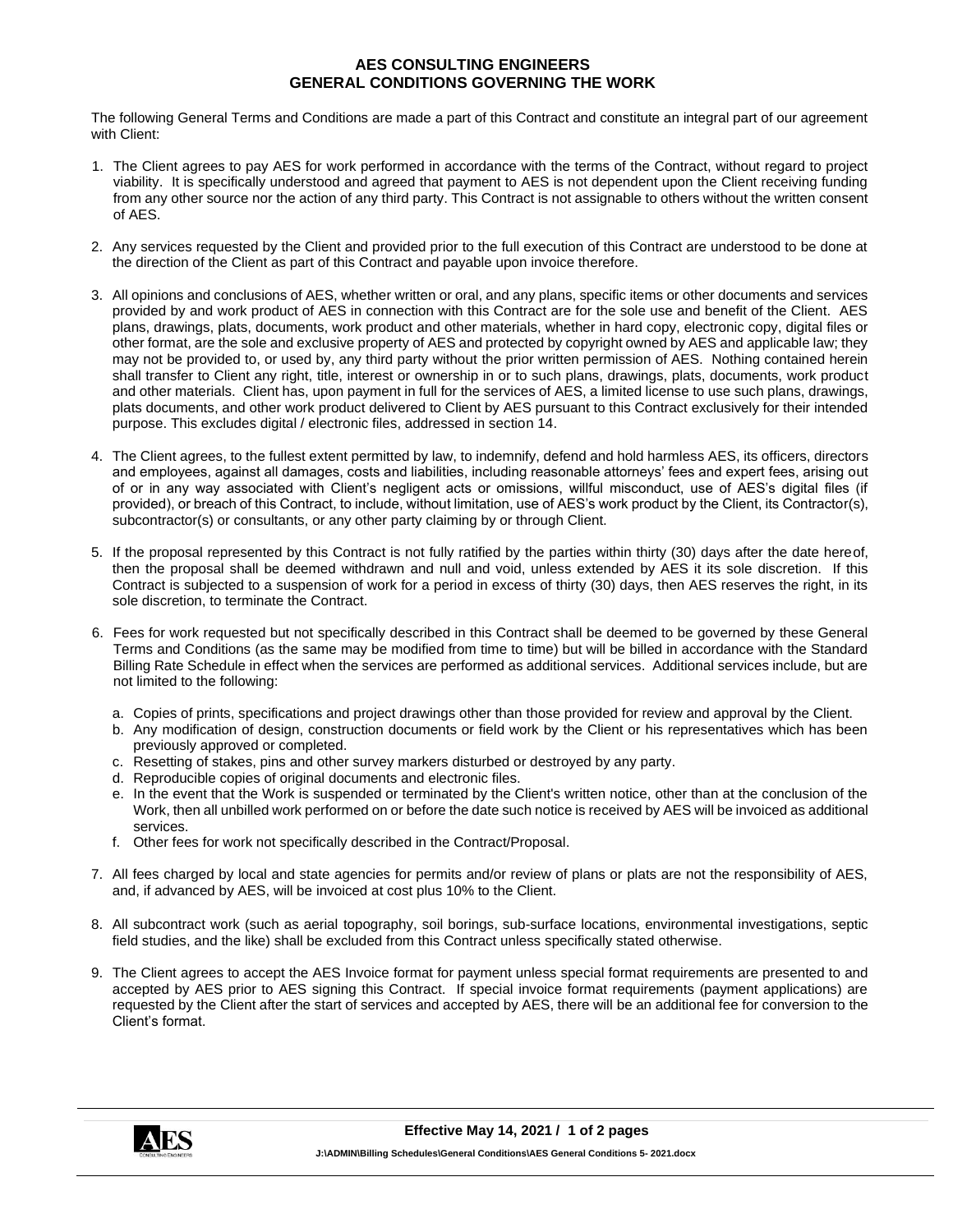#### **AES CONSULTING ENGINEERS GENERAL CONDITIONS GOVERNING THE WORK**

- 10. Account Balances are due and payable on receipt. Client shall notify AES, within ten days of receipt of any invoice, of any disagreement with said invoice. All fees not received by AES within thirty (30) days after the invoice date shall incur a late payment/rebilling fee of (1-1/2%) per month on the unpaid balance, or a minimum monthly late payment/rebilling fee of \$10.00, whichever is greater. Should an account balance remain unpaid sixty (60) days after the original invoice date, AES may stop all work, hold all work product, and institute legal action to collect all unpaid fees due, plus interest, attorneys' fees, expert fees, and costs of collection. AES, at its discretion, may accept payment via Credit Card and client acknowledges and agrees that a service fee of 4% will be applied to any amounts paid via credit card.
- 11. Client irrevocably submits to the jurisdiction of the state courts for the City of Williamsburg and the County of James City with regard to any matter arising from this Contract and acknowledges that venue shall be proper only in such courts. This Contract is governed by the Laws of the Commonwealth of Virginia, without regard to its conflict of laws principles.
- 12. Client expressly acknowledges and agrees that under no circumstances shall AES be liable to Client in an amount in excess of the fees paid by Client to AES under this Contract which shall be a strict and absolute cap on all liability of AES to Client of any kind or nature (including, without limitation, all forms of damages, attorneys' fees, and costs).
- 13. AES's services are of a strictly engineering and surveying nature and Client acknowledges and agrees that it is not relying upon AES for any business, investment or accounting advice or decisions, or to investigate the financial or other feasibility of any project it is considering or any outcome associated therewith. AES has no control over the cost of labor, materials, equipment or services furnished by others, or over the contractor(s') means and methods of determining prices, or over competitive bidding or market conditions, AES does not guarantee that proposals, bids or actual project or construction cost will not vary from opinions of probable cost AES prepares.
- 14. Electronic/Digital Files are a separate fee-based item; and, provided at the sole discretion of AES. If made available, and paid for by Client, electronic/digital files are for the purposes of the present Contract only. Digital/electronic files shall not be offered or provided to any other firm or individual without the specific prior written consent of an authorized representative of AES. Digital files are subject to the provisions of Section 3 above, are protected by copyright owned by AES and are the sole and exclusive property of AES; alteration, modification and replication of these files is strictly prohibited. Only hard copy drawings and or plats marked with a signed professional seal constitute work product upon which the Client may rely. Due to the ease of alteration, whether intentional or inadvertent, of information and data in electronic file formats, hard copy files prevail in any matter of use or interpretation. AES reserves the right to retain all original work product including hard copies, tapes, disks, and other forms of data (including, without limitation, electronic data).
- 15. AES's observation or monitoring portions of the work performed under construction contracts shall not relieve the contractor from its responsibility for performing the work in accordance with applicable contract documents. AES shall not control or have charge of, and shall not be responsible for, construction means, methods, techniques, sequences, procedures of construction, health or safety programs or precautions contained with the work and shall not manage, supervise, control or have charge of construction. Further, AES shall not be responsible for the acts or omissions of the contractor or other parties on the project.
- 16. If any provision of this Contract is, or becomes to any extent, invalid or unenforceable under any applicable law, then the remainder of this Contract shall continue in full force and effect.

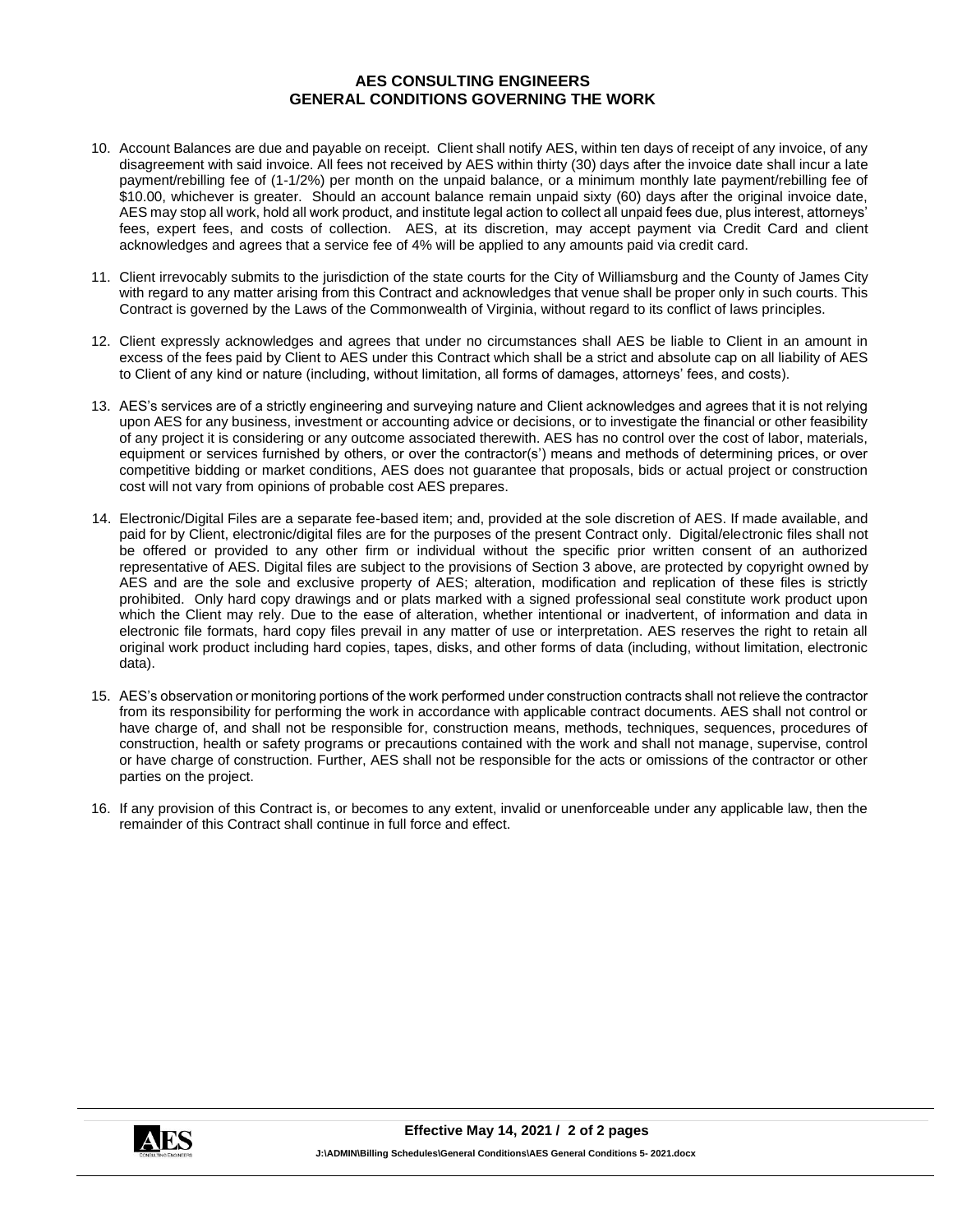## **AES CONSULTING ENGINEERS STANDARD BILLING RATE SCHEDULE FOR ALL REGIONS (Effective June 1, 2021)**

| <b>Personnel</b>                                           | <b>Hourly Rates</b> |
|------------------------------------------------------------|---------------------|
| 1. Senior Principal                                        | \$205.00            |
| 2. Principal                                               | \$185.00            |
| 3. Senior Project Manager                                  | \$165.00            |
| 4. Project Manager / Survey Manager                        | \$150.00            |
| 5. Sr. Engineer II / Sr. Surveyor II / Sr. L.A./Planner II | \$140.00            |
| 6. Sr. Engineer I / Sr. Surveyor I / Sr. L.A./Planner I    | \$130.00            |
| 7. Engineer II / Surveyor II / L.A./Planner II             | \$120.00            |
| 8. Engineer I / Surveyor I / L.A./Planner I                | \$110.00            |
| 9. Senior Designer III                                     | \$120.00            |
| 10. Senior Designer II                                     | \$110.00            |
| 11. Senior Designer I                                      | \$95.00             |
| 12. Designer                                               | \$85.00             |
| 13. Technician I                                           | \$55.00             |
| 14. Field Surveyor                                         | \$110.00            |
| 15. Field Survey Assistant                                 | \$55.00             |
| 16. Field Surveyor / Hazard Safeguard                      | \$130.00            |
| 17. Field Surveyor Assistant / Hazard Safeguard            | \$65.00             |
| 18. Administrative/Clerical                                | \$75.00             |
| <b>Other Services:</b>                                     |                     |

- 1. Subcontract Services and Purchases Cost plus 12%.
- 2. Expert Witness/Litigation Support Hourly Rate plus 25%.
- 3. Printing:

| Prints | \$.35/square foot  |
|--------|--------------------|
| Mylar  | \$1.50/square foot |
| Color  | \$4.00/square foot |
|        |                    |

- b. Photo Copies: \$.15/sheet (single-sided) for 8-1/2"x11" and 8-1/2"x14" \$.25/sheet (double-sided) for 8-1/2"x11", 8-1/2"x14", and 11"x17" \$1.00/sheet (color) 8-1/2"x11", 8-1/2"x14" \$2.00/sheet (color) 11"x17"
- 4. Application and Submittal Fees (if advanced by AES) Cost plus 12%.
- 5. A Service Fee of 4% will be applied to any payments made via credit card.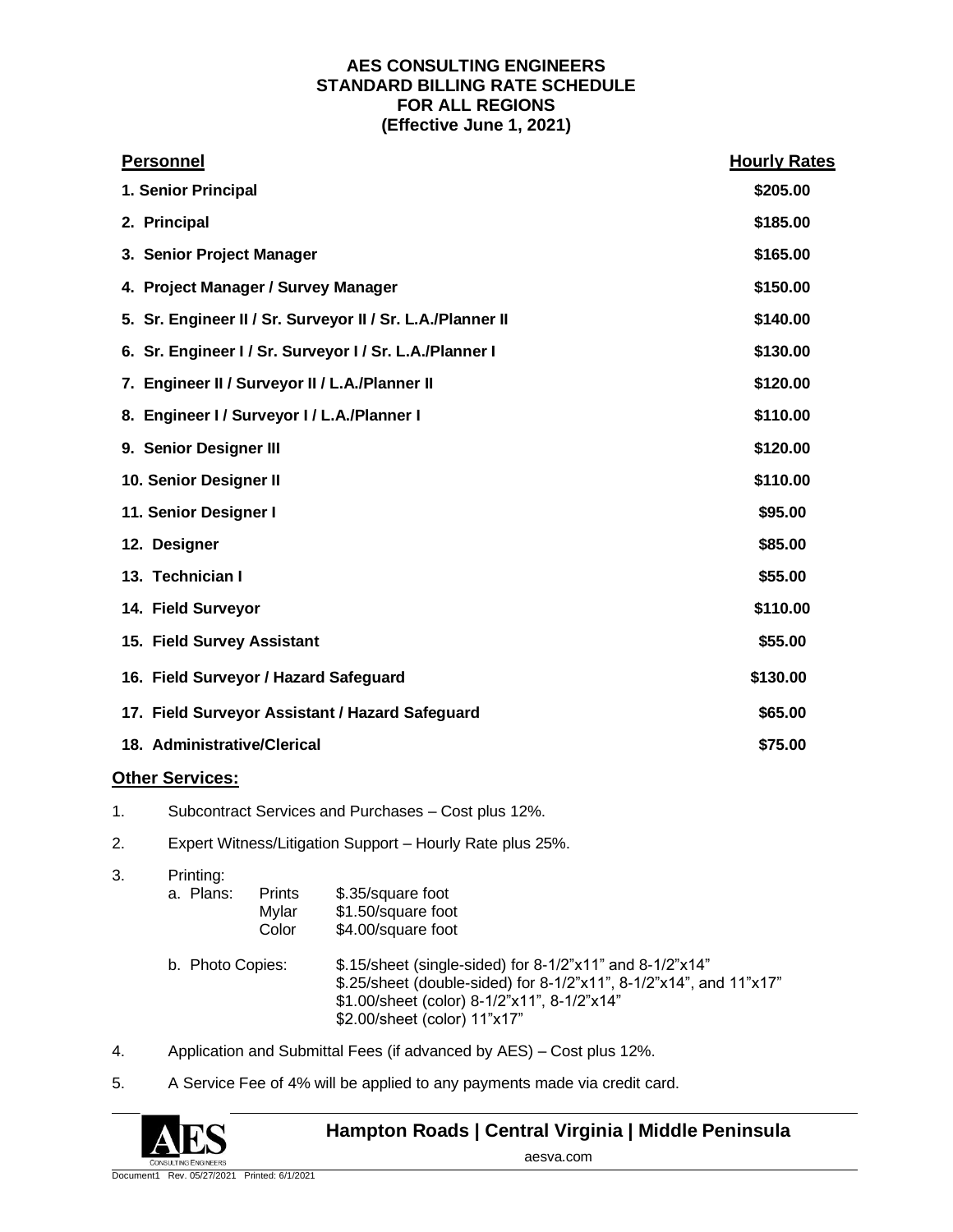# Google Maps

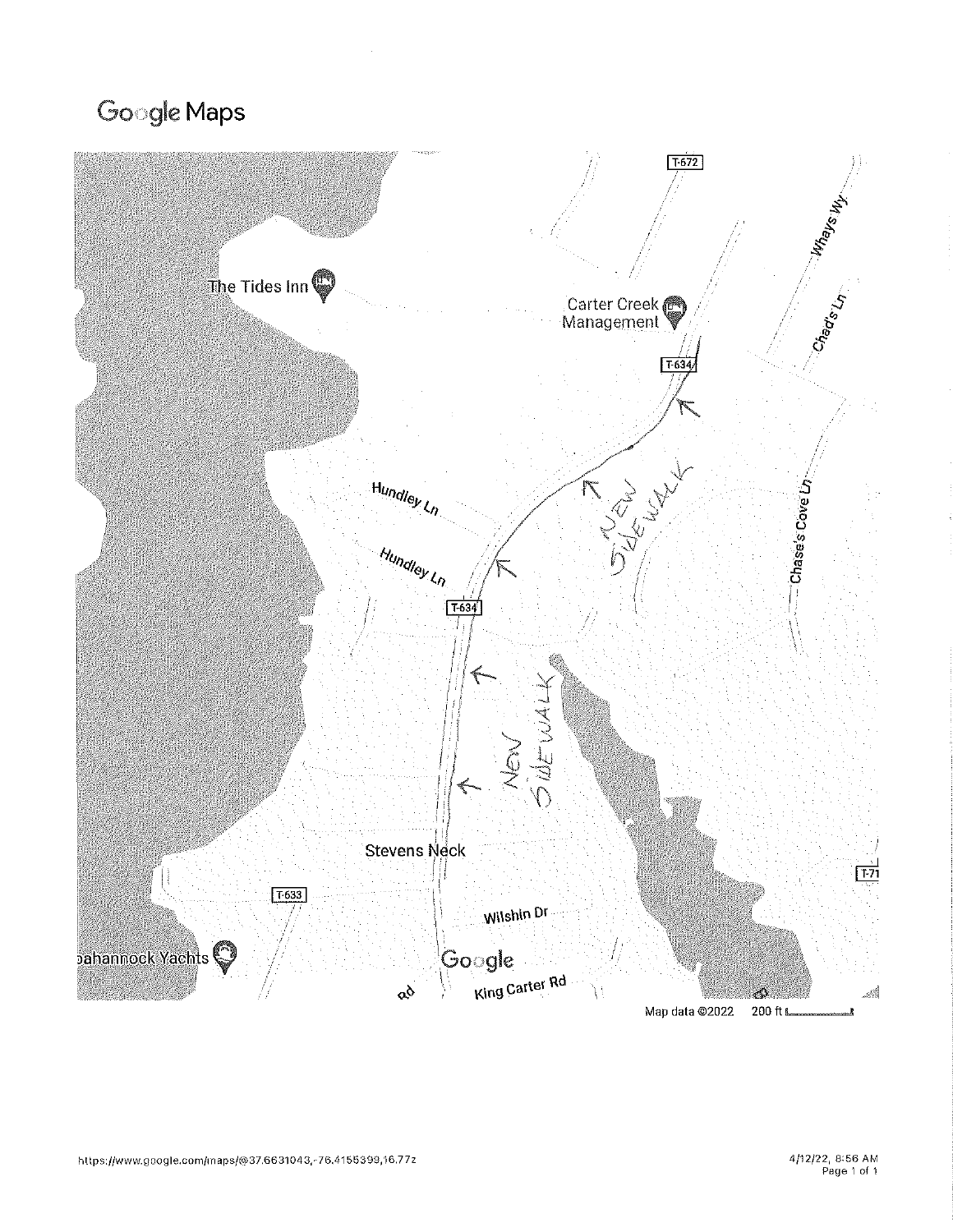# Google Maps